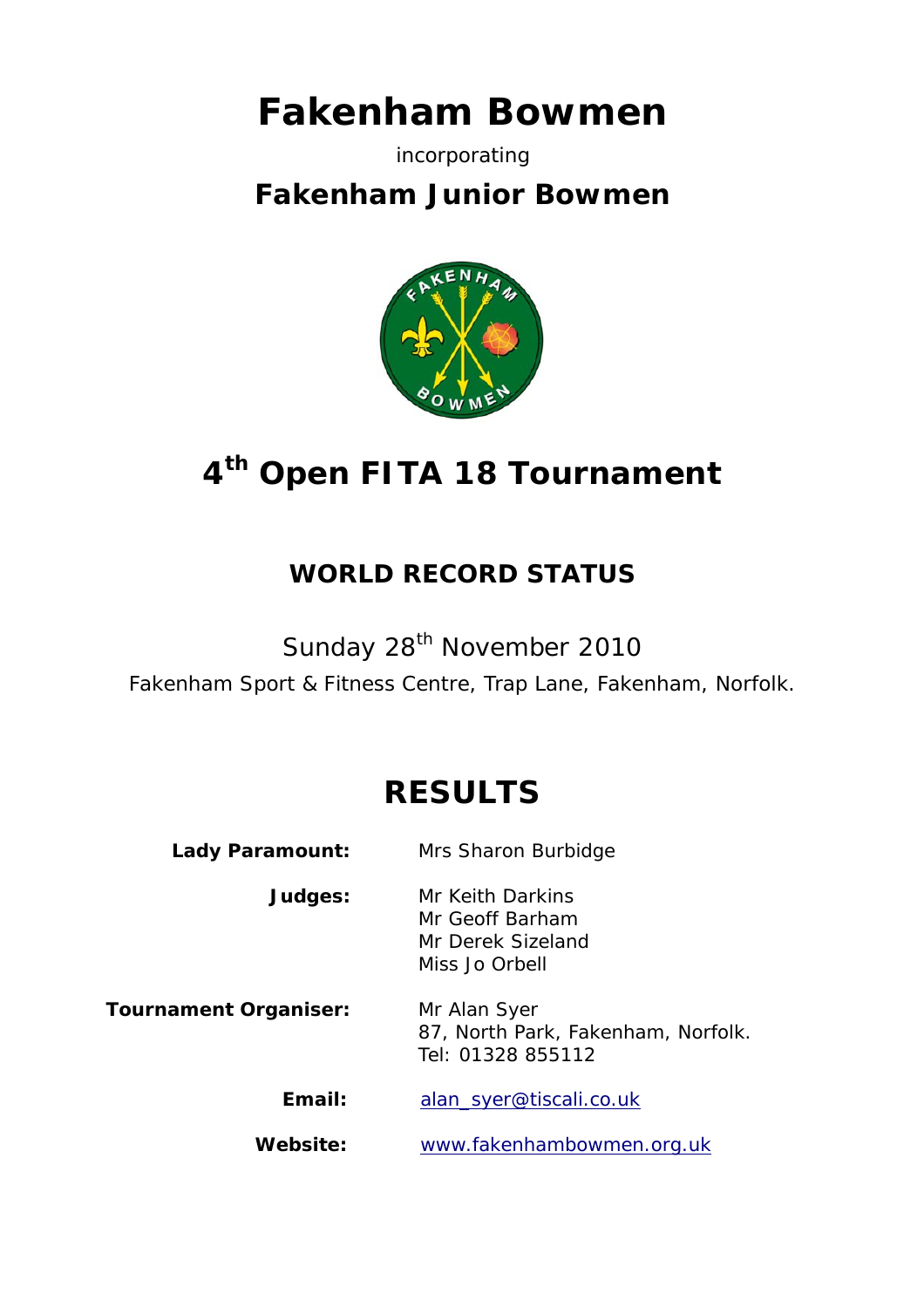**Congratulations…** to everyone shooting personal bests and claiming awards. We would like to thank you all for braving the weather and taking part. We hope you had an enjoyable day and look forward to welcoming you back to Fakenham in the future.

Look out for information about our **2011 shoots** on our website, particularly our Mayday weekend, the clout weekend and next year's indoor tournament.

**Awards…** are presented according to entry in each category. In particular we only take an archer's first score of the day for awards. Second and third rounds are shown in the results with a (2) and (3) after the archer's surname. This is also shown in the 'Cat.' Column.

Fakenham Bowmen would also like to thank our **sponsors…**

Clickers Archery www.clickersarchery.co.uk

Cromer Trophies www.cromertrophies.co.uk

LANForce www.lanforce.co.uk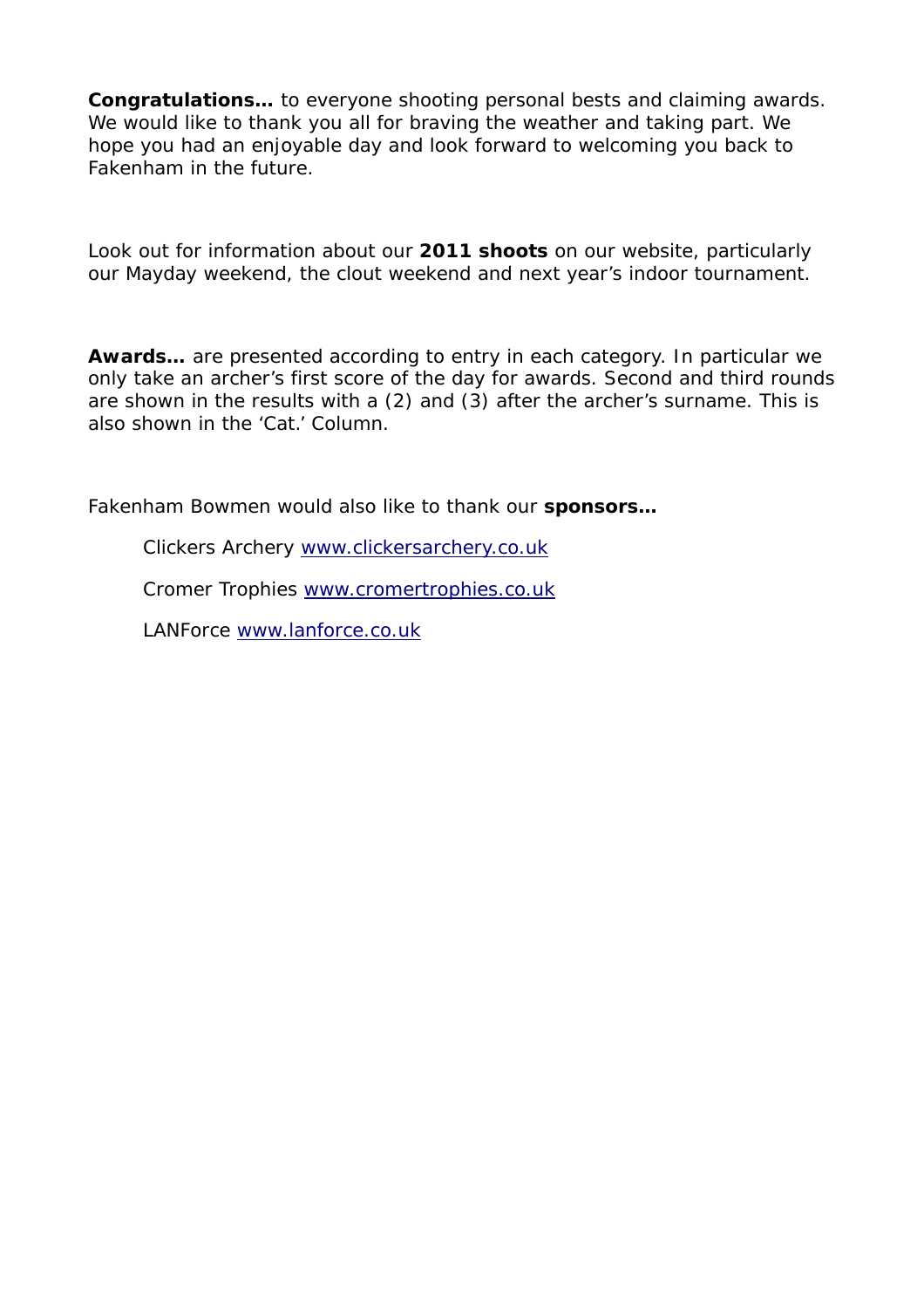

### **World Record Status FITA 18m Tournament**

Fakenham Bowmen (FB2010-2) Fakenham Sports & Fitness Centre, 28-11-2010 Judge: Derek Sizeland, Geoff Barham, Jo Orbell O.C. Responsible: Alan Syer Director of Shooting: Keith Darkins

|      | <b>Recurve Bow - Gents</b>  |      |                                            |         |         |              |                |                |  |  |
|------|-----------------------------|------|--------------------------------------------|---------|---------|--------------|----------------|----------------|--|--|
| Pos. | <b>Athlete</b>              | Cat. | <b>Country</b>                             | $18m-1$ | $18m-2$ | <b>Total</b> | 10             | 9              |  |  |
| 1    | 3-03D LIPINS Jeuvengis      | 01   | King'S Lynn Bowmen<br><b>KLB</b>           | 280/1   | 276/2   | 556          | 27             | 23             |  |  |
| 2    | 3-03B ALLEN Kenny           | 01   | <b>TAV</b><br><b>Taverham Archers</b>      | 270/2   | 280/1   | 550          | 25             | 25             |  |  |
| 3    | 1-02C BRUCE John            | 01   | King'S Lynn Bowmen<br><b>KLB</b>           | 266/6   | 270/3   | 536          | 17             | 26             |  |  |
| 4    | 1-02A BURBIDGE Steven       | 01   | FAB<br>Fakenham Bowmen                     | 266/5   | 253/8   | 519          | 24             | 19             |  |  |
| 5    | 1-07C WRIGHT Tom            | 01   | FAB<br>Fakenham Bowmen                     | 252/10  | 267/4   | 519          | 14             | 24             |  |  |
| 6    | 2-09B WRIGHT (2) Tom        | 02   | FAB<br>Fakenham Bowmen                     | 260/8   | 257/6   | 517          | 1.5            | 19             |  |  |
| 7    | 1-02B SHAW Jon              | 01   | <b>TAV</b><br><b>Taverham Archers</b>      | 267/3   | 243/10  | 510          | 13             | 26             |  |  |
| 8    | 1-03C WEST Stephen          | 01   | <b>THJ</b><br><b>Thorpe Hamlet Juniors</b> | 255/9   | 255/7   | 510          | 12             | 24             |  |  |
| 9    | 1-05B BURBIDGE Ian          | 01   | Fakenham Bowmen<br><b>FAB</b>              | 267/4   | 242/11  | 509          | 13             | 26             |  |  |
| 10   | 3-03C HUMPHRIES Peter       | 01   | <b>TAV</b><br><b>Taverham Archers</b>      | 250/11  | 258/5   | 508          | 18             | 20             |  |  |
| 11   | 2-08B WEST (2) Stephen      | 02   | <b>THJ</b><br><b>Thorpe Hamlet Juniors</b> | 265/7   | 237/15  | 502          | 16             | 17             |  |  |
| 12   | 1-01C BLAKE Darren          | 01   | <b>TAV</b><br><b>Taverham Archers</b>      | 233/12  | 241/13  | 474          | 13             | 14             |  |  |
| 13   | 3-08B WEST (3) Stephen      | 03   | <b>THJ</b><br><b>Thorpe Hamlet Juniors</b> | 221/14  | 238/14  | 459          | 10             | 17             |  |  |
| 14   | 3-01A MANNOX Chris          | 01   | <b>SEA</b><br><b>St Edmunds Archers</b>    | 212/17  | 242/12  | 454          | 5              | 17             |  |  |
| 15   | <b>MOORE Chris</b><br>2-06B | 01   | <b>HMB</b><br>Hingham Bowmen               | 202/19  | 246/9   | 448          | 6              | 15             |  |  |
| 16   | 3-09A OLIVER David          | 01   | <b>HMB</b><br>Hingham Bowmen               | 217/16  | 225/16  | 442          | 8              | 14             |  |  |
| 17   | 3-06B ADAMS (2) Paul        | 02   | <b>FNB</b><br>Friskney Bowmen              | 222/13  | 204/21  | 426          | $\overline{7}$ | 18             |  |  |
| 18   | 1-06C PITCHER Ben           | 01   | FAB<br>Fakenham Bowmen                     | 219/15  | 194/22  | 413          | 9              | 10             |  |  |
| 19   | 2-04C DAFFY (2)             | 02   | <b>NCA</b><br>Norwich Company Of Archers   | 197/20  | 216/17  | 413          | 9              | $\mathsf S$    |  |  |
| 20   | 2-04B ADAMS Paul            | 01   | Friskney Bowmen<br><b>FNB</b>              | 203/18  | 204/19  | 407          | 8              | 12             |  |  |
| 21   | 1-06D DAFFY                 | 01   | <b>NCA</b><br>Norwich Company Of Archers   | 164/22  | 210/18  | 374          | 8              | 10             |  |  |
| 22   | 1-07A WILDEY Tony           | 01   | <b>THJ</b><br><b>Thorpe Hamlet Juniors</b> | 180/21  | 162/24  | 342          | 6              | 12             |  |  |
| 23   | 3-09D DAFFY (3)             | 03   | <b>NCA</b><br>Norwich Company Of Archers   | 149/23  | 190/23  | 339          | 3              | 7              |  |  |
| 24   | 3-05D BELL Andy             | 01   | FAB<br>Fakenham Bowmen                     | 128/24  | 204/19  | 332          | $\overline{4}$ | 9              |  |  |
| 25   | 1-01A ADAMS Ron             | 01   | <b>FAB</b><br>Fakenham Bowmen              | 110/25  | 119/25  | 229          | 0              | $\overline{2}$ |  |  |

| <b>Recurve Bow - Junior Gents u18</b> |           |                        |         |         |       |                 |    |  |  |  |
|---------------------------------------|-----------|------------------------|---------|---------|-------|-----------------|----|--|--|--|
| Pos. Athlete                          |           | Cat.   Country         | $18m-1$ | $18m-2$ | Total | 10 <sup>1</sup> |    |  |  |  |
| 2-09C SIMMONDS Daniel                 | <b>01</b> | DMA<br>Dereham Archers | 208/    | 207/    | 415'  |                 | 12 |  |  |  |

| <b>Recurve Bow - Junior Gents u16</b> |      |                              |         |         |       |    |  |  |  |  |
|---------------------------------------|------|------------------------------|---------|---------|-------|----|--|--|--|--|
| Pos. Athlete                          | Cat. | <b>Country</b>               | $18m-1$ | $18m-2$ | Total | 10 |  |  |  |  |
| 1 2-07D MOORE Josh                    |      | <b>HMB</b><br>Hingham Bowmen | 113/    | 154/    | 267   |    |  |  |  |  |

|                          |                 | <b>Recurve Bow - Junior Gents u12</b> |         |         |              |              |                |
|--------------------------|-----------------|---------------------------------------|---------|---------|--------------|--------------|----------------|
| Pos.   Athlete           | Cat.            | Country                               | $18m-1$ | $18m-2$ | <b>Total</b> | 10           |                |
| 2-03C GROUND Joe         | 01              | Thorpe Hamlet Juniors<br>THJ          | 242/2   | 254/1   | 496          | 11           | 19             |
| $2$ 3-08A GROUND (2) Joe | 02 <sub>2</sub> | Thorpe Hamlet Juniors<br>THJ          | 249/1   | 241/2   | 490          | $\mathbf{r}$ | 21             |
| 1-05A WITHERSPOON Adam   | 01              | Fakenham Bowmen<br>FAB                | 160/3   | 66/4    | 226          |              | 5 <sup>1</sup> |
| 1-03D DE MICCO* Matteo   | 01              | HMB Hingham Bowmen                    | 72/4    | 82/3    | 154          |              | 4 <sup>1</sup> |

|                             |      | <b>Recurve Bow - Ladies</b>      |         |         |       |    |                |
|-----------------------------|------|----------------------------------|---------|---------|-------|----|----------------|
| Pos. Athlete                | Cat. | <b>Country</b>                   | $18m-1$ | $18m-2$ | Total | 10 | 9              |
| 3-02C PATRICK Sarah         | 01   | St Edmunds Archers<br><b>SEA</b> | 259/1   | 242/2   | 501   | 12 | 21             |
| 2 2-03A FISHER Lynn         | 01   | Silverspoon Bowmen<br><b>SSB</b> | 242/2   | 230/3   | 472   | 11 | 13             |
| $3$ 3 3 03A FISHER (2) Lynn | 02   | SSB<br>Silverspoon Bowmen        | 225/3   | 244/1   | 469   | 11 | 18             |
| 4 3.09C HEBERT Suzanna      | 01   | <b>FAB</b><br>Fakenham Bowmen    | 220/4   | 224/4   | 444   | 7, | 18             |
| 5 2-06A SPINKS Lisa         | 01   | <b>SSB</b><br>Silverspoon Bowmen | 218/5   | 201/5   | 419   | 5  | 15             |
| $6$   3-06A SPINKS (2) Lisa | 02   | <b>SSB</b><br>Silverspoon Bowmen | 200/6   | 196/7   | 396   | 6  | 13             |
| 7 2-07B GASKIN Emma         | 01   | Hingham Bowmen<br>HMB            | 175/    | 201/6   | 376   |    | 8 <sup>1</sup> |

|                               |                 | <b>Recurve Bow - Junior Ladies u16</b> |         |                        |              |    |    |
|-------------------------------|-----------------|----------------------------------------|---------|------------------------|--------------|----|----|
| Pos.   Athlete                | Cat.            | Country                                | $18m-1$ | $18m-2$                | <b>Total</b> | 10 |    |
| $1$   2-05C JACKSON (2) Steph | 02 <sub>1</sub> | FAB Fakenham Bowmen                    | 209/1   | 239/                   | 448          |    | 17 |
| 1-05D JACKSON Steph           | 01 I            | Fakenham Bowmen<br>FAB                 | 202/2   | 198/<br>2 <sup>1</sup> | 400          |    |    |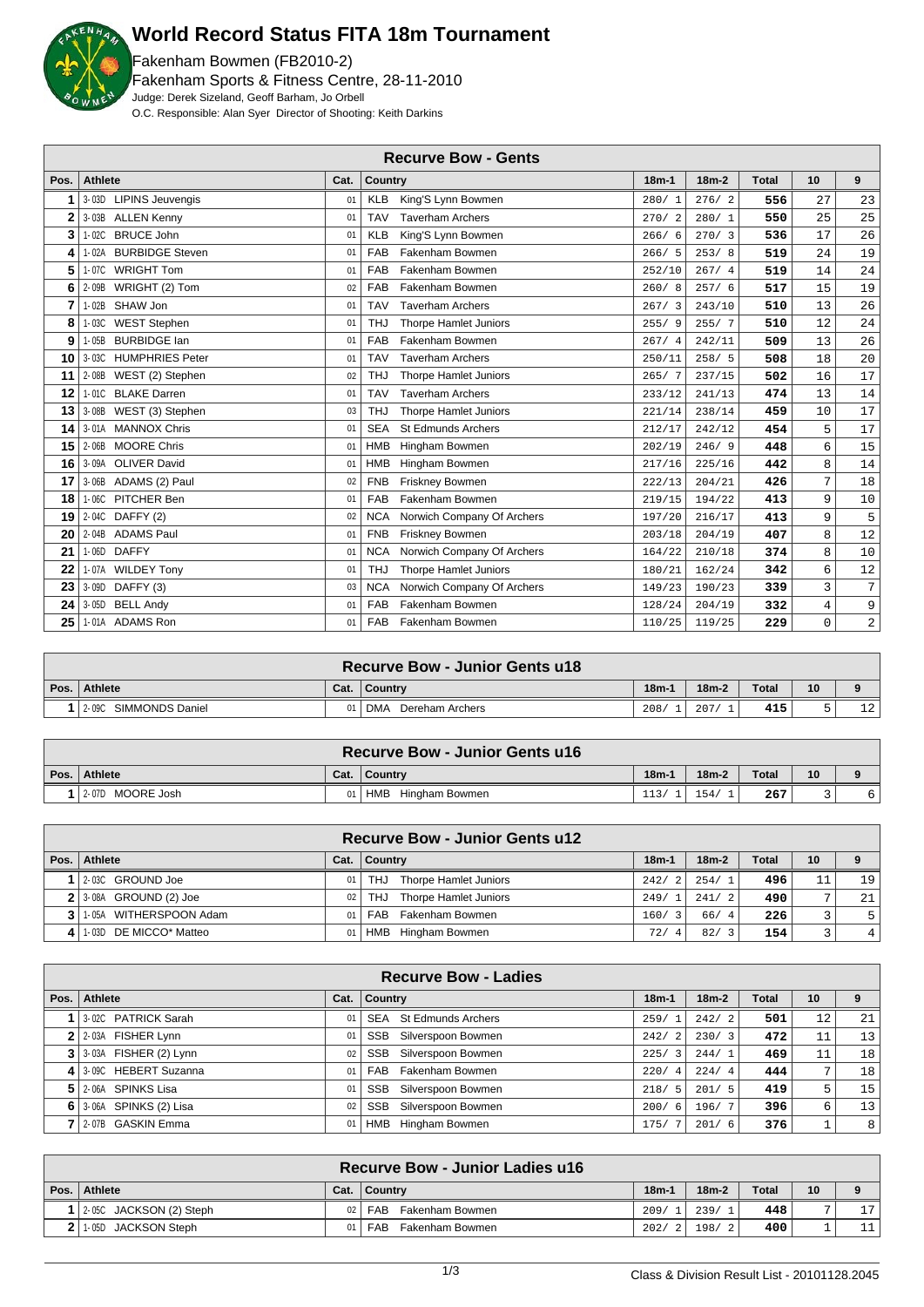

### **World Record Status FITA 18m Tournament**

Fakenham Bowmen (FB2010-2) Fakenham Sports & Fitness Centre, 28-11-2010 Judge: Derek Sizeland, Geoff Barham, Jo Orbell O.C. Responsible: Alan Syer Director of Shooting: Keith Darkins

|      |                                |      | <b>Compound Bow - Gents</b>           |                        |         |              |              |    |
|------|--------------------------------|------|---------------------------------------|------------------------|---------|--------------|--------------|----|
| Pos. | <b>Athlete</b>                 | Cat. | <b>Country</b>                        | $18m-1$                | $18m-2$ | <b>Total</b> | 10           | 9  |
|      | 2-08C JACKSON (2) Andrew       | 02   | Fakenham Bowmen<br><b>FAB</b>         | 285/3                  | 294/1   | 579          | 39           | 21 |
| 2    | 1-04C JACKSON Andrew           | 01   | Fakenham Bowmen<br><b>FAB</b>         | 289/1                  | 289/2   | 578          | 38           | 22 |
| 3    | 3-05B GLOVER (2) Philip        | 02   | <b>MFA</b><br>Mayfower Archers        | 288/<br>$\overline{2}$ | 284/3   | 572          | 33           | 26 |
| 4    | 2-05D GLOVER Philip            | 01   | Mayfower Archers<br><b>MFA</b>        | 283/5                  | 280/4   | 563          | 13           | 47 |
| 5    | 3-05A HUMPHRIES Lewis          | 01   | <b>TAV</b><br><b>Taverham Archers</b> | 283/4                  | 279/6   | 562          | 23           | 36 |
| 5    | 2-09A NEWMAN (2) James         | 02   | <b>THJ</b><br>Thorpe Hamlet Juniors   | 282/<br>- 6            | 280/4   | 562          | 23           | 36 |
| 7    | 1-04B NEWMAN James             | 01   | Thorpe Hamlet Juniors<br><b>THJ</b>   | 276/8                  | 279/6   | 555          | 17           | 41 |
| 8    | 2-08A PURSER Alex              | 01   | <b>MFA</b><br><b>Mayfower Archers</b> | 275/10                 | 276/9   | 551          | 17           | 38 |
| 9    | 3-07D NEWMAN (3) James         | 03   | <b>THJ</b><br>Thorpe Hamlet Juniors   | 272/12                 | 279/6   | 551          | 14           | 44 |
| 10   | 1-01D SYER Alan                | 01   | FAB<br>Fakenham Bowmen                | 275/9                  | 275/11  | 550          | 12           | 18 |
| 11   | 3-08C PURSER (2) Alex          | 02   | <b>Mayfower Archers</b><br><b>MFA</b> | 276/7                  | 273/12  | 549          | 14           | 41 |
| 12   | 3-02A FISHER (2) John          | 02   | <b>SSB</b><br>Silverspoon Bowmen      | 270/13                 | 275/10  | 545          | 17           | 33 |
| 13   | 3-01B KING James               | 01   | CAC<br><b>Colchester Archery Club</b> | 273/11                 | 272/15  | 545          | 13           | 40 |
| 14   | <b>NATTRISS Chris</b><br>1-06B | 01   | FAB<br>Fakenham Bowmen                | 270/14                 | 272/14  | 542          | 12           | 41 |
| 15   | 2-02A FISHER John              | 01   | <b>SSB</b><br>Silverspoon Bowmen      | 266/15                 | 272/13  | 538          | 12           | 37 |
| 16   | 3-06D BLAVER Dave              | 01   | FAB<br>Fakenham Bowmen                | 257/17                 | 267/16  | 524          | 9            | 32 |
| 17   | 2-01D BRUCE (2) John           | 02   | <b>KLB</b><br>King'S Lynn Bowmen      | 260/16                 | 248/17  | 508          | 9            | 28 |
| 18   | ELVIN John<br>2-06D            | 01   | Hingham Bowmen<br><b>HMB</b>          | 251/18                 | 246/18  | 497          | 7            | 22 |
| 19   | 2-02C PEGG Timothy             | 01   | Dereham Archers<br><b>DMA</b>         | 247/19                 | 235/19  | 482          | 7            | 26 |
| 20   | 2-07A LLOYD James              | 01   | <b>SSB</b><br>Silverspoon Bowmen      | 244/20                 | 0/20    | 244          | $\mathbf{1}$ | 15 |

|                               |    | <b>Compound Bow - Junior Gents u18</b> |         |         |              |                 |                 |
|-------------------------------|----|----------------------------------------|---------|---------|--------------|-----------------|-----------------|
| Pos. Athlete                  |    | Cat.   Country                         | $18m-1$ | $18m-2$ | <b>Total</b> | 10              | 9               |
| 1 2-010 MOUNTNEY Ryan         | 01 | SSB<br>Silverspoon Bowmen              | 280/1   | 277/2   | 557          | 17              | 40 <sup>1</sup> |
| $2$   3-01C MOUNTNEY (2) Ryan | 02 | SSB Silverspoon Bowmen                 | 272/2   | 278/1   | 550          | 16 <sub>1</sub> | 38              |
| $3$   1-03B BUNN Josh         | 01 | Fakenham Bowmen<br><b>FAB</b>          | 257/3   | 251/3   | 508          |                 | 34              |
| 4   $2-06C$ BUNN (2) Josh     | 02 | <b>FAB</b><br>Fakenham Bowmen          | 246/4   | 237/4   | 483          | $\overline{ }$  | 18              |

|                   |                 | <b>Compound Bow - Junior Gents u14</b> |         |                        |              |                 |             |
|-------------------|-----------------|----------------------------------------|---------|------------------------|--------------|-----------------|-------------|
| Pos.   Athlete    |                 | Cat.   Country                         | $18m-1$ | $18m-2$                | <b>Total</b> | 10 <sup>1</sup> | $\mathbf o$ |
| 3-05C BLAVER Luke | 01 <sub>1</sub> | FAB Fakenham Bowmen                    | 231/    | 212/                   | 443          |                 | 17          |
| 3-01D SPITTLE Ben | 01 <sub>1</sub> | Fakenham Bowmen<br>FAB                 | 207/    | 145/<br>$\overline{2}$ | 352          |                 |             |

|      |                                |      | <b>Compound Bow - Ladies</b>     |             |         |       |    |    |
|------|--------------------------------|------|----------------------------------|-------------|---------|-------|----|----|
| Pos. | Athlete                        | Cat. | Country                          | $18m-1$     | $18m-2$ | Total | 10 |    |
|      | 3-06C KING Anna                | 01   | CAC Colchester Archery Club      | 279/1       | 281/1   | 560   | 23 | 34 |
|      | 2-03B ROBB Kirsty              | 01   | Nethermoss Archers<br><b>NMA</b> | 271/<br>2   | 270/3   | 541   |    | 44 |
|      | 3 2-02B HAMMOND Joanna         | 01   | Raydon Hall Archery Club<br>RHA  | 259/<br>- 6 | 276/2   | 535   | 13 | 35 |
| 4    | 1-07B JACKSON Rachel           | 01   | Fakenham Bowmen<br><b>FAB</b>    | 264/3       | 258/4   | 522   | 10 | 28 |
|      | $5$   3-02D MOUNTNEY (2) Steph | 02   | <b>SSB</b><br>Silverspoon Bowmen | 262/5       | 255/5   | 517   | 6  | 40 |
|      | 6 2-02D MOUNTNEY Steph         | 01   | <b>SSB</b><br>Silverspoon Bowmen | 262/<br>4   | 254/6   | 516   | 9  | 28 |
|      | 3-09B JACKSON Rebecca          | 01   | Fakenham Bowmen<br><b>FAB</b>    | 255/        | 239/7   | 494   | 5  | 31 |

|                        |      | <b>Compound Bow - Junior Ladies u16</b> |         |         |       |                 |                 |
|------------------------|------|-----------------------------------------|---------|---------|-------|-----------------|-----------------|
| Pos. Athlete           | Cat. | Country                                 | $18m -$ | $18m-2$ | Total | 10 <sup>1</sup> |                 |
| 3-08D OLIVER Catherine | 01   | HMB<br>Hingham Bowmen                   | 257     | 251     | 508   |                 | 30 <sup>1</sup> |

|                        |                 | <b>Compound Bow - Junior Ladies u14</b> |         |              |              |    |                 |
|------------------------|-----------------|-----------------------------------------|---------|--------------|--------------|----|-----------------|
| Pos.   Athlete         | Cat.            | $\overline{\phantom{a}}$ Country        | $18m-1$ | $18m-2$      | <b>Total</b> | 10 | $\Omega$        |
| 3.07B SPINKS (2) Abbie | 02 <sub>1</sub> | SSB Silverspoon Bowmen                  | 264/    | 251/         | 515          |    | 30 <sup>1</sup> |
| 2 2 2-05B SPINKS Abbie | 01              | SSB<br>Silverspoon Bowmen               |         | 242/21242/21 | 484          |    | 24              |

| <b>Longbow - Gents</b> |                             |      |                                       |         |         |              |    |          |  |
|------------------------|-----------------------------|------|---------------------------------------|---------|---------|--------------|----|----------|--|
| Pos.                   | Athlete                     | Cat. | Country                               | $18m -$ | $18m-2$ | <b>Total</b> | 10 | $\Omega$ |  |
|                        | <b>WEINERT Les</b><br>1-08B | 01   | <b>TAV</b><br><b>Taverham Archers</b> | 168/    | 154/    | 322          | ÷  |          |  |